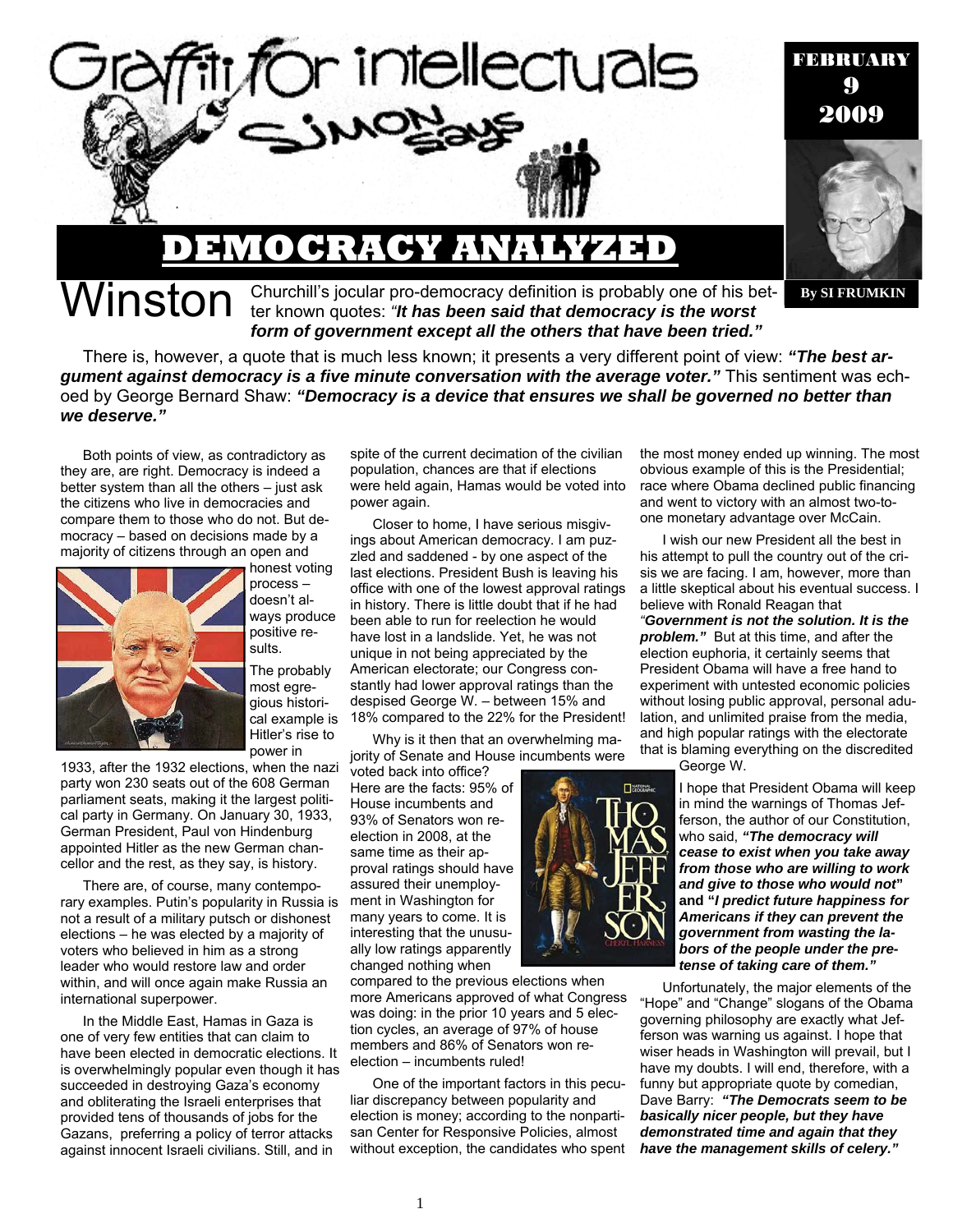### IS THE "MOTHER REGIME" OF HAMAS AND **HEZBOLLAH - WILL ISRAEL GO IT ALONE? Exclusive interview with Bibi Netanyahu, by Bret Stephens, Wall Str. Journal,1/24/09**

Jerusalem -- It's Sunday Morning, and I've been trying for days to get up through the Feb. 10 election, soon-to-be -- Israeli Prime Minister Benjamin Netanyahu. But it's a political season, and there's a war on, and my calls aren't being returned. With nothing better to do, I go downstairs to the hotel gym for a jog.

 So who should be on the treadmill next to mine? Benjamin Netanyahu. We chat for a few minutes, mostly about the cease-fire that the government of outgoing Prime Minister Ehud Olmert has just declared, and I ask if he'd be willing to sit for an interview later in the day. His answer is something between a "maybe" and a "yes." As a nod to the customs of the country, I take that as a definite yes, so much the better to press his aides to arrange the meeting.

 When the interview finally happens, in the grand reception hall of the old King David Hotel, it's close to one o'clock in the morning on Monday. Mr. Netanyahu has come from a long dinner with visiting European leaders -- French President Nicolas Sarkozy, British Prime Minister Gordon Brown and German Chancellor Angela Merkel among them -- and he is plainly exhausted, joking that he can't be held responsible for anything he might say.

 The crack is unnecessary. Rare for a leading Israeli political figure, the 59-year-old Mr. Netanyahu is a phenomenally articulate man -- Obama-esque, one might even say -- not just in his native Hebrew, but also in the unaccented English he acquired at a Philadelphia high school and later as an architecture and management student at MIT. True to form, near-lapidary sentences all but trip from his tongue. Such as:

 "I don't think Israel can accept an Iranian terror base next to its major cities any more than the United States could accept an al Qaeda base next to New York City."

 Or: "If we accept the notion that terrorists will have immunity because as they fire on civilians they hide behind civilians, then this tactic will be legitimized and the terrorists will have their greatest victory."

 Or: "We grieve for every child, for every innocent civilian that's killed either on our side or on the Palestinian side. The terrorists celebrate such suffering, on our side because they openly say they want to kill us, all of us, and on the Palestinian side because it helps them foster this false symmetry, which is contrary to common decency and international law."

 And so on. The immediate question, of course, is the Israeli government's unilateral cease-fire, followed hours later by Hamas's declaration of a conditional, oneweek cease-fire. Was the war a win? A draw? Or did it accomplish nothing at all - thereby handing Hamas the "victory" it loudly claims for itself?

 When Mr. Olmert announced Israel's cease-fire late Saturday night, he could hardly keep a grin off his face. In his estimate, along with that of his senior military brass, Israel had scored a clear win: It had humiliated Hamas militarily; it had caused a political rift within the group; it had taken relatively few casualties of its own; it had focused international attention on the problem of the arms smuggling beneath Gaza's border with Egypt. Most important, in the eyes of the Olmert government, it had avoided the trap of reoccupying Gaza -- the only means, it believed, of finally getting rid of Hamas.



 Ordinary Israelis, however, seem less confident in the result, and Mr. Netanyahu gives voice to their caution. He is quick to applaud the "brilliant" performance of the Israeli Defense Forces (IDF) and the "perseverance and strength" of Israeli civilians under Hamas's years-long rocket barrages.

 But, he adds, "we have to make sure that the radicals do not perceive this as a victory," and it remains far from clear that they would be wrong to see it as one. "Notwithstanding the blows to the Hamas, it's still in Gaza, it's still ruling Gaza, and the Philadelphi corridor [which runs along Gaza's border with Egypt] is still porous, and . . . Hamas can smuggle new rockets unless it's closed, to fire at Israel in the future."

 So is Mr. Netanyahu's preference regime change in Gaza? "Well, that would have been the optimal outcome," he says, adding that "the minimal outcome would have been to seal Gaza" from the missiles and munitions being smuggled into it. So far it's unclear that Israel has achieved even that: A "Memorandum of Understanding" agreed to last week by Israel, the U.S. and Egypt could be effective in stopping the flow of arms, but that's assuming Cairo lives up to its responsibilities.

 "One would hope they would actually do it," says Mr. Netanyahu, sounding less than optimistic. Within days, his doubts are confirmed when the Associated Press produces video footage of masked Palestinian smugglers moving through once-again operational tunnels.

 Rather than looking for solutions from Egypt, however, Mr. Netanyahu's gaze is intently fixed on Iran, a subject that consumes at least half of the interview. Iran is the "mother regime" both of Hamas, against which Israel has just fought a war, as well as of Hezbollah, against which it fought its last war in 2006. Together, he says, they are more than simply fingers of Tehran's influence on the shores of the Mediterranean.

 "The arming of Iran with nuclear weapons may portend an irreversible process, because these regimes assume a kind of immortality," he says, arguing that the threat of a nuclear Iran poses a much graver danger to the world than the current economic crisis. "[This] will pose an existential threat to Israel directly, but also could give a nuclear umbrella to these terrorist bases."

 How to stop that from happening? Mr. Netanyahu mentions that he has met with Barack Obama both in Israel and Washington, and that the question of Iran "loomed large in both conversations." I ask: Did Mr. Obama seem to him appropriately soberminded about the subject? "Very much so, very much so," Mr. Netanyahu stresses. "He [Mr. Obama] spoke of his plans to engage Iran in order to impress upon them that they have to stop the nuclear program. What I said to him was, what counts is not the method but the goal."

 It's easy to believe that Mr. Netanyahu, of all people, must be wishing President Obama well: If diplomacy with Iran fails and the U.S. does not resort to military force, it would almost certainly fall to Mr. Netanyahu to decide whether Israel will go it alone in a strike. (In a separate interview earlier that day, a senior military official

**(Please see "NETANYAHU" p.3)**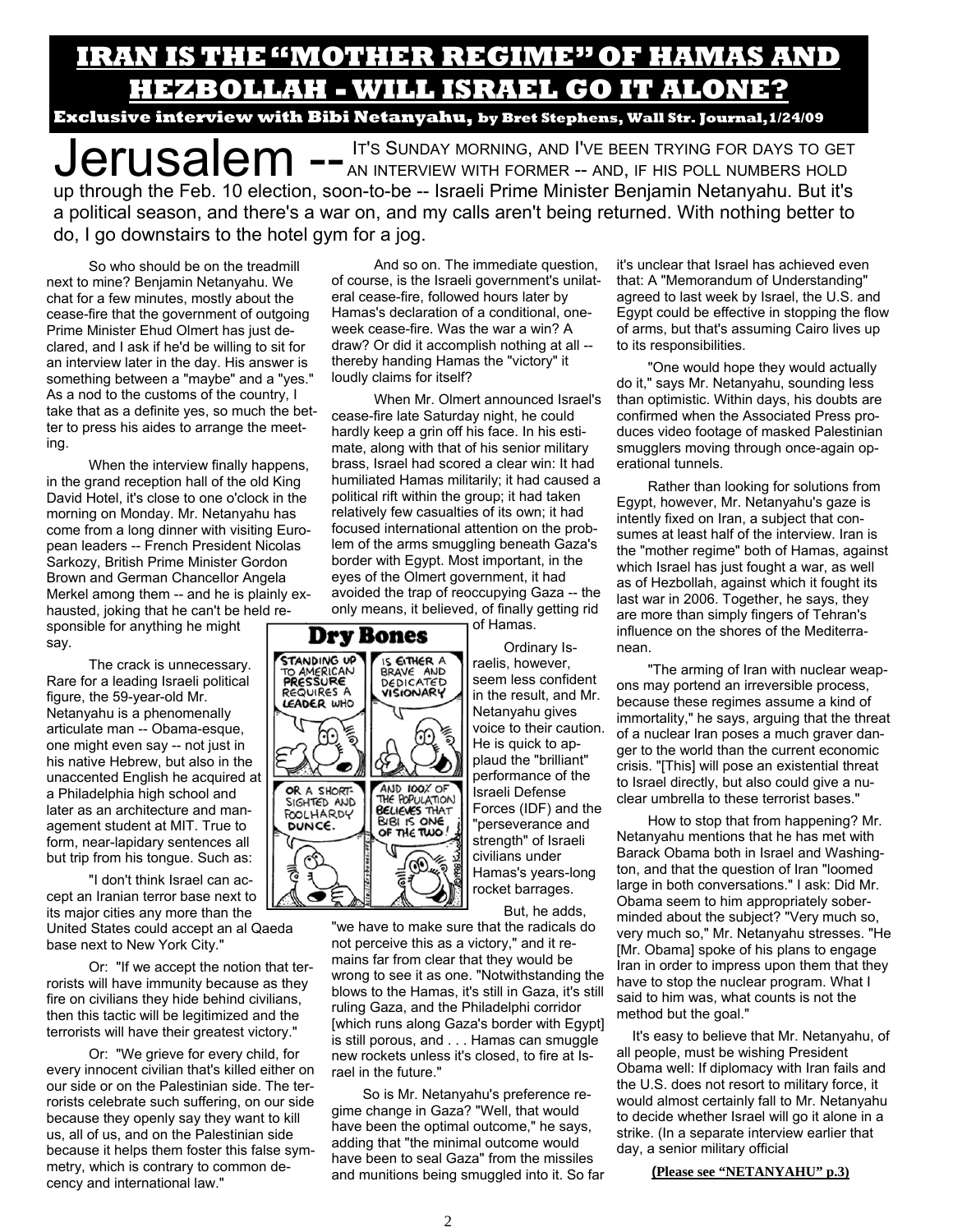#### **NETANYAHU from page 2**

assured me that a successful strike on Iran's nuclear facilities is well within Israel's capabilities.)

 On the other hand, a Prime Minister Netanyahu could easily tangle with the Obama administration, particularly if it makes a big push -- as it looks like it might with the appoint-



ment of former Senate Majority Leader George Mitchell as the new special envoy to the region -- for the resumption of comprehensive, "final status" peace negotiations. There's already a history here: During his first term as prime minister from 1996 to 1999, Mr. Netanyahu frequently clashed with the administration of the man whose wife is now the secretary of state.

 Mr. Netanyahu's own prescriptions for a settlement with the Palestinians -- what he calls a "workable peace" -- differ markedly from the

approaches of the 1990s. He talks about "the development of capable law enforcement and security capabilities" for the Palestinians, adding that the new National Security Adviser Jim Jones had worked on the problem for the Bush administration. He stresses the need for rapid economic development in the West Bank, promising to remove "all sorts of impediments to economic growth" faced by Palestinians.

 As for the political front, Mr. Netanyahu promises a gradual, "bottom-up process that will facilitate political solutions, not replace them."

 "Most of the approaches to peace between Israel and the Palestinians," he says, "have been directed at trying to resolve the most complex problems, like refugees and Jerusalem, which is akin to building the pyramid from the top down. It's much better to build it layer by layer, in a deliberate, purposeful pattern that changes the reality for both Palestinians and Israelis."

 Whether this approach will work remains to be seen: Palestinian economic development was also a priority in the 1990s, until it became clear that billions in foreign aid were being siphoned off by corrupt Palestinian officials, and after various joint economic projects with Israel were violently sabotaged.

 But however Mr. Netanyahu's economic and security plans play out, he makes it equally clear that he is prepared to go only so far to reach an accommodation that will meet some of the current demands being made of Israel -- not only by Palestinians, but by the Syrians, the Saudis, and much of the rest of the "international community" as well. "We're not going to re-divide Jerusalem, or get off the Golan Heights, or go back to the 1967 boundaries," he says. "We won't repeat the mistake our [political opponents] made of unilateral retreats to merely vacate territory that is then taken up by Hamas or Iran."

 This brings Mr. Netanyahu to the political pitch he's making -- so far successfully -- to Israelis ahead of next month's election. When elections were held three years ago, bringing Mr. Olmert to power, "we [his Likud Party] were mocked" for warning that Gaza would become Hamastan, and that Hamastan would become a staging ground for missiles fired at major Israeli cities such as Ashkelon and Ashdod.  $\Leftrightarrow$ 

 *(Editor's Note: Mr. Stephens writes Global View, the Journal's foreign affairs column.)* 

#### WELCOME. PRESIDENT OBAI

SIXTIES-RADICAL-TURNED-CONSERVATIVE DAVID HOROWITZ COMMENTS ON PRESIDENT OBAMA Wall Street Journal and Frontpage magazine—1/23/09

TODAY AMERICA WELCOMES BARACK OBAMA AS THE FIRST BLACK PRESIDENT IN ITS 232-YEAR HISTORY. HOW SHOULD CONSERVATIVES THINK ABOUT THESE EVENTS?

First we have to recognize and then understand that whatever happens in the Obama presidency, this Inauguration Day is a watershed moment in the history of America and a remarkable event in the history of nations, and thus a cause for all of us who love this country, conservative and liberal, Democrat and Republican, to celebrate.

Second, in order to do this as conservatives -- as conservatives who have been through the culture wars -- we need to get past the mixed feelings we will inevitably have as the nation marks its progress in moving away from the racial divisions and divisiveness of the past. These feelings come not from resistance to the change, but from the knowledge that this celebration should have taken place decades ago and that its delay was not least because our opponents saw political advantage in playing the race card against us and making us its slandered targets.

If we celebrate Martin Luther King Jr.'s birthday at a time of presidential inaugurals, this is thanks to Ronald Reagan who created the holiday, and not to the Democratic Congress of the Carter years, which rejected it. If Americans now have accepted an African American to lead their country in war and peace that is in part because an hysterically maligned Republican made two African Americans his secretaries of state. And if, after the passage of the Civil Rights Acts, race has continued to be a divisive factor in our politics over the last 40 years that is because the generation of Sharpton and Jackson and their liberal supporters have made it so.

Only time will tell how successfully Obama manages to unite the nation in the face of the crises and enemies which confront it. But today celebrating their new president are millions of Americans who never would have dreamed of celebrating their president before. Millions of Americans -- visible in all their racial and ethnic variety at the Lincoln Memorial on Sunday -- have begun to feel a patriotic stirring because they see in this First Family a reflection of themselves.

The change is still symbolic and may not last. A lot depends on what President Obama will do, which is not a small question given how little is still known about this man and how little tested he remains. Some of this patriotism may be of the sunshine variety -- in for a day or a season, when the costs are not great. Or more cynically: in to show that their hatred for America is really just another form of political "dissent." Yet whatever the nature of these changes they cannot for now be discounted. Consider: When President Obama commits this nation to war against the Islamic terrorists, as he already has in Afghanistan, he will take millions of previously alienated and disaffected Americans with him, and they will support our troops in a way that most of his party has refused to support them until now. When another liberal, Bill Clinton went to war from the air, there was no anti-war movement in the streets or in his party's ranks to oppose him. That is an encouraging fact for us in the dangerous world we confront.

If it seems unfair that Barack Obama should be the source of a new patriotism -- albeit of untested mettle -- well, life is unfair. If the Obama future is uncertain and fraught with unseen perils, conservatives can deal with those perils as they come. What matters today is that many Americans have begun to join their country's cause, and conservatives should celebrate that fact and encourage it. Ω